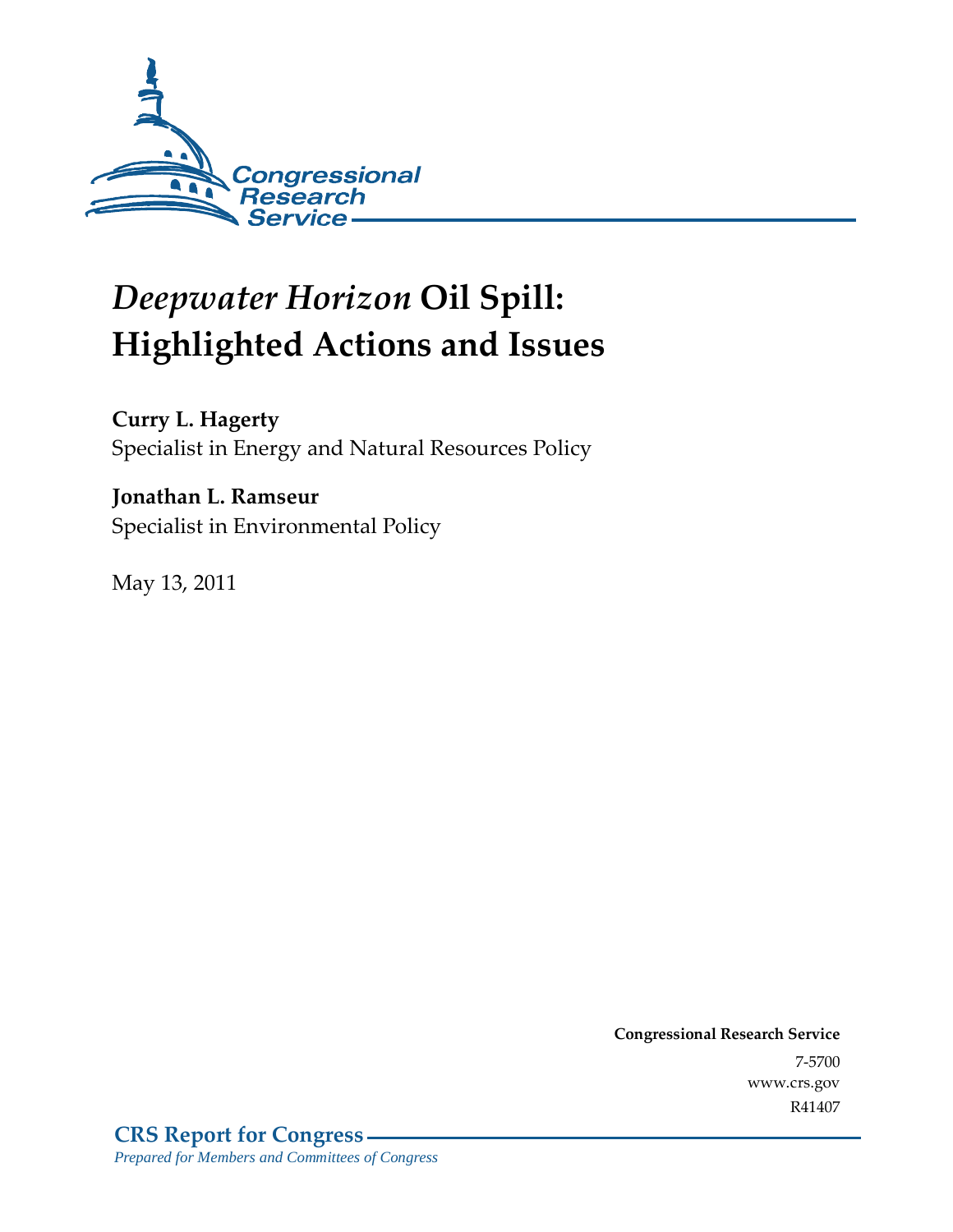## **Summary**

This report highlights actions taken and issues raised as a result of the April 20, 2010, explosion on the *Deepwater Horizon* offshore drilling rig, and the resulting oil spill in the Gulf of Mexico. Readers can access more extensive discussions in various CRS reports, identified at the end of this report.

Members in the  $112<sup>th</sup>$  Congress continue to express concerns regarding various oil spill-related policy matters. At least three committees in both the House and the Senate have held hearings on issues associated with the *Deepwater Horizon* oil spill. Members have introduced multiple proposals that would address various issues, including:

- the regulatory regime for outer continental shelf (OCS) oil exploration and development activities;
- the liability and compensation framework created by the 1990 Oil Pollution Act;
- technological challenges involved with deepwater activities;
- response activities (e.g., the use of chemical dispersants) and decision-making.

However, some argue that, in response to the *Deepwater Horizon* incident, the Administration has adopted less than optimal policies toward offshore oil exploration and development. Expressing this viewpoint, some Members have offered proposals that seek to spur offshore oil exploration and development. In recent days, the House passed three such bills: H.R. 1230 (May 5, 2011), H.R. 1229 (May 11, 2011), and H.R. 1231 (May 12, 2011).

Future congressional activity may be influenced by several factors, including conditions in the Gulf region, independent inquiries, judicial actions, and the availability of data for further study.

Multiple executive branch agencies continue to respond to the incident within the framework of the National Contingency Plan. For example, the U.S. Coast Guard plays a key role in response efforts, because the spill occurred in the coastal zone. In addition, the Bureau of Ocean Energy Management, Regulation, and Enforcement (BOEMRE), formerly known as the Minerals Management Service (MMS), initiated internal procedures for safety inspections and other regulatory functions for offshore operations.

As a responsible party for the spill, BP worked to control the well and the spill and continues to perform cleanup measures at the direction of the federal government. According to BP's recent financial statements, the total costs of the 2010 Gulf spill are projected to dwarf those of the Exxon *Valdez*. In its 2010 financial statement, BP estimated the combined oil spill costs cleanup, natural resource and economic damages, potential Clean Water Act (CWA) penalties, and other obligations—will be approximately \$41 billion.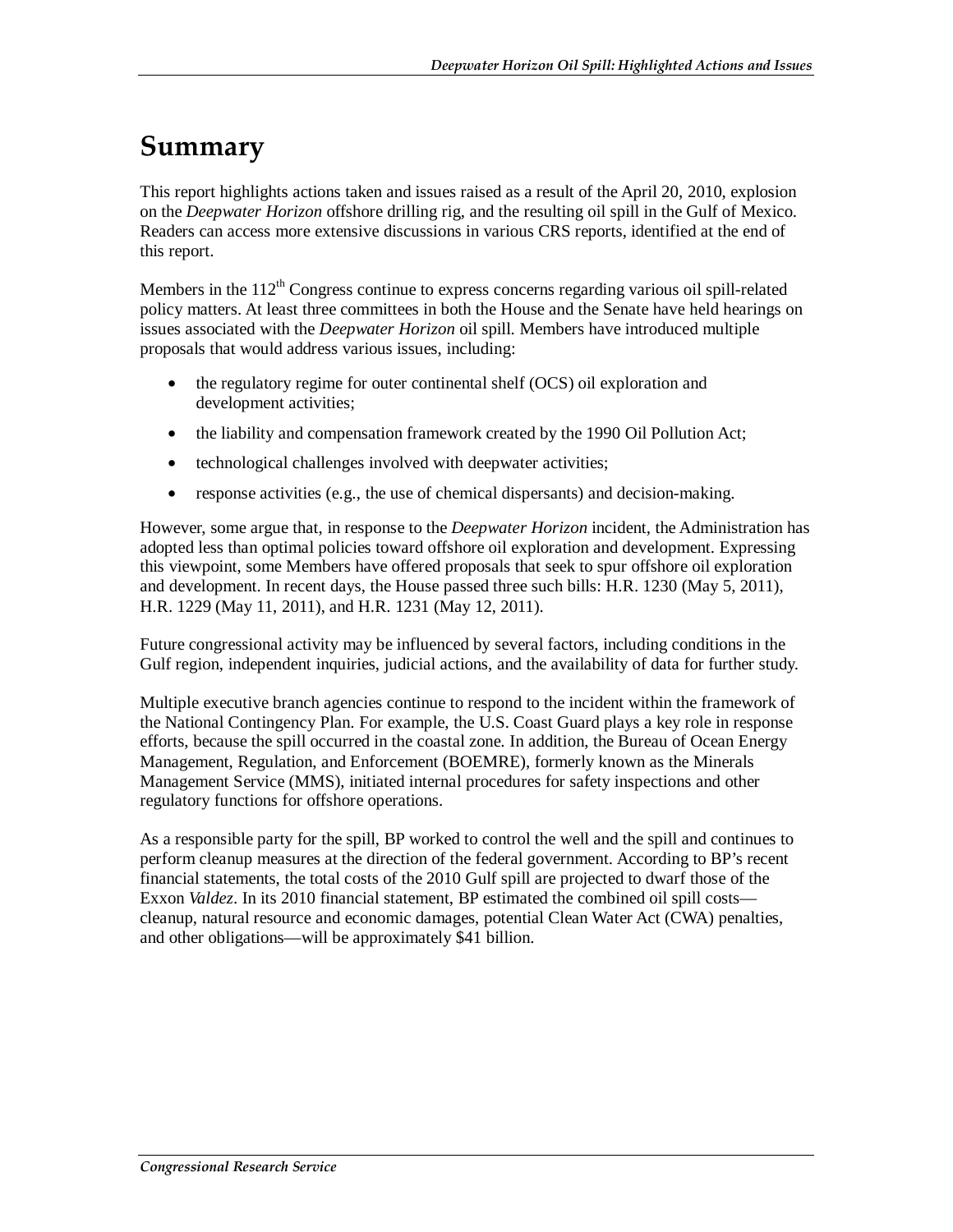## Contents

#### Contacts

|--|--|--|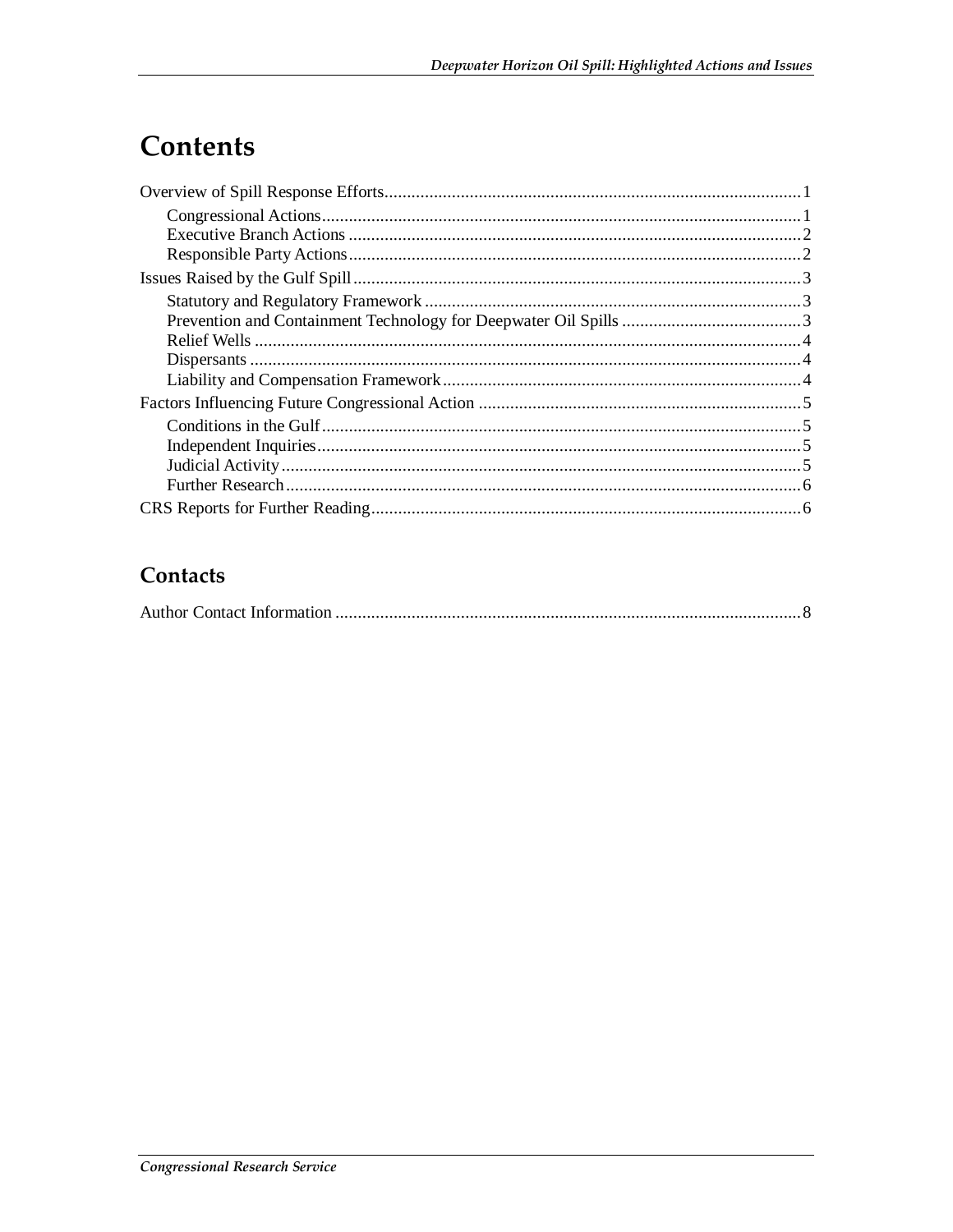### **Overview of Spill Response Efforts**

In the aftermath of the explosion of the *Deepwater Horizon* offshore drilling rig on April 20, 2010, the federal government and responsible parties faced an unprecedented challenge in the Gulf of Mexico. Never before had a subsea drilling system blowout of this magnitude, or an oil spill of this size—estimated at approximately 206 million gallons (4.9 million barrels)—occurred in U.S. waters. The spill continued for approximately 84 days, until, following several attempts, responders gained control of the oil discharge on July 15, 2010.

- Response activities continue but have diminished substantially compared to the height of operations. During the 2010 summer, personnel levels rose to 47,000; vessel numbers approached 7,000. Approximately 2,000 federal response personnel remain in the Gulf region (as of April 8, 2011). For updated response activity see the Unified Command website at http://www.restorethegulf.gov.
- The natural resources damage assessment (NRDA) process is progressing as federal and state natural resource trustees have moved from a pre-assessment phase to a restoration planning phase.
- On behalf of BP, the Gulf Coast Claims Facility (GCCF) continues to compensate parties for economic losses resulting from the oil spill. As of May 2, 2011, the GCCF has awarded over \$4 billion to individuals and businesses.

Much of this material is covered in greater detail in the CRS reports listed in the "CRS Reports for Further Reading" section at the end of this report. Citations and footnotes are available in each of these reports, but are not included in this abridged version.

#### **Congressional Actions**

Although attention to issues raised by the 2010 Gulf oil spill has arguably diminished in the  $112<sup>th</sup>$ Congress (relative to activity in the  $111<sup>th</sup>$  Congress—see text box below), some Members continue to express concerns regarding various oil spill-related policy matters. At least three committees in both the House and the Senate have held hearings on issues associated with the *Deepwater Horizon* oil spill. Several of these hearings dealt with recommendations made by the National Commission on the BP Deepwater Horizon Oil Spill and Offshore Drilling, which issued its final report in January 2011. Members have introduced at least 25 proposals that would address various issues. Some of the bills are similar (if not identical) to proposals from the  $111<sup>th</sup>$ Congress. Other bills reflect recommendations by the commission.

#### **Activity in the 111th Congress**

During and shortly after the heightened spill response operations, Senate and House committees in the 111<sup>th</sup> Congress held more than 60 hearings on a variety of issues. Members introduced more than 150 legislative proposals related to oil spill matters. The  $11\frac{th}{6}$  Congress enacted three of these proposals into law (P.L. 111-191, P.L. 111-212, and P.L. 111-281). Provisions in these laws generally concerned short-term matters that will not have a lasting impact on oil spill governance. However, H.R. 3619, the Coast Guard Authorization Act for Fiscal Years 2010 and 2011, which the President signed October 15, 2010 (P.L. 111-281), includes more substantial changes. In addition to the enacted legislation, the House in the  $111th$  Congress passed several bills, including H.R. 3534 (the Consolidated Land, Energy, and Aquatic Resources Act, or CLEAR Act) that included multiple oil spill provisions. The Senate had comparable bills on its legislative calendar, but did not vote on their passage.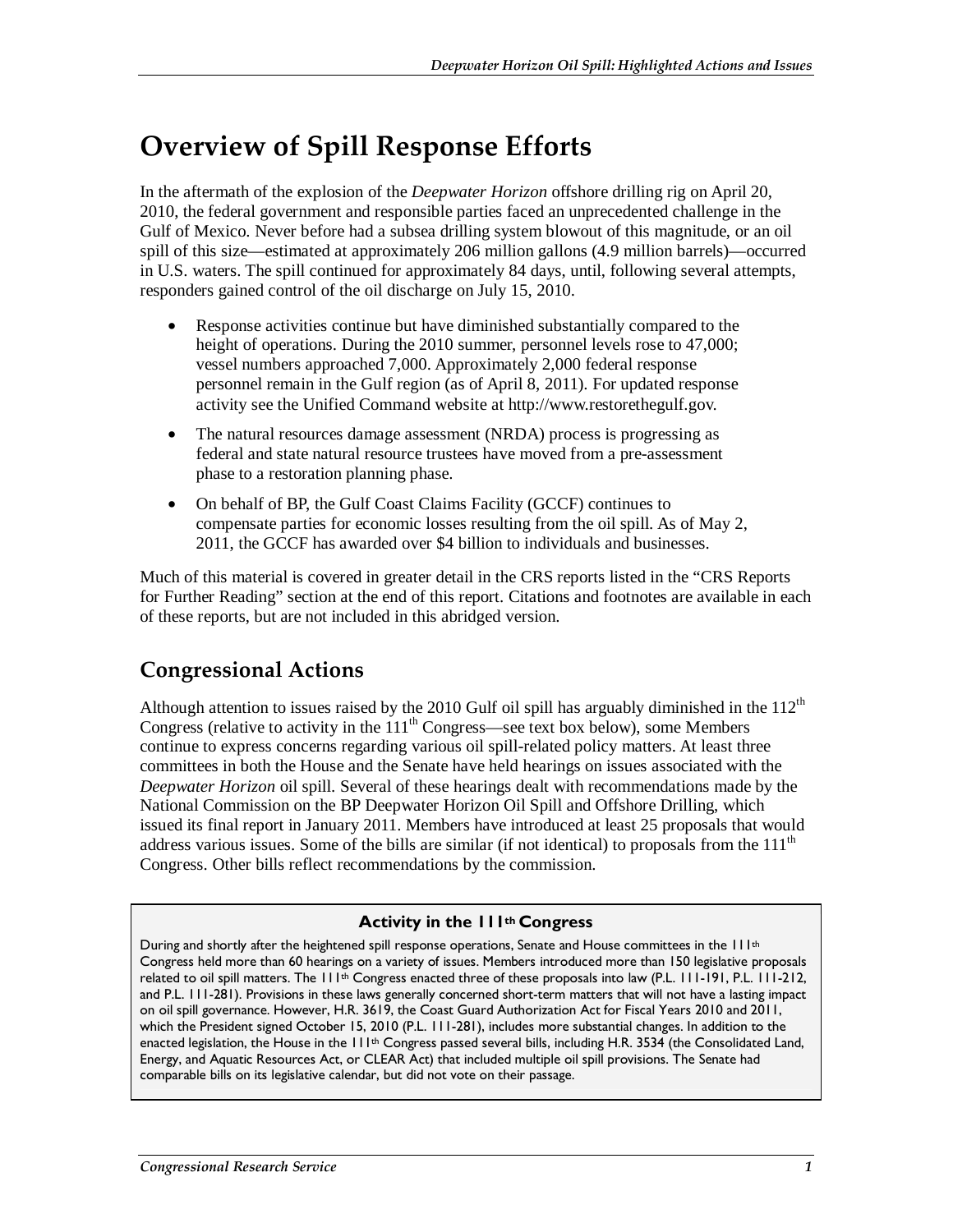Some argue that, in response to the *Deepwater Horizon* incident, the Administration has adopted less than optimal policies toward offshore oil exploration and development. Thus, some Members have offered proposals that seek to spur offshore oil exploration and development. In recent days, the House passed three such bills: H.R. 1230 (May 5, 2011), H.R. 1229 (May 11, 2011), and H.R. 1231 (May 12, 2011).

#### **Executive Branch Actions**

Pursuant to the framework of the National Contingency Plan (discussed below), the Administration's response involves multiple agencies. As this spill occurred in the coastal zone, an on-scene coordinator (OSC) from the U.S. Coast Guard directs and coordinates the on-site activities of federal, state, local, and private entities (e.g., BP). This framework of multiple parties working together under the leadership of the federal government is referred to as the Unified Command.

The Department of Homeland Security (DHS) Secretary, Janet Napolitano, coordinates federal efforts and chairs the National Response Team, an organization of 16 federal departments and agencies. Upon classifying the event as a spill of national significance (SONS), Secretary Napolitano appointed retired Coast Guard Admiral Thad Allen as National Incident Commander, a role that dissolved in October 2010.

Secretary of the Interior Ken Salazar deployed Deputy Secretary David J. Hayes as the Department's liaison to the Gulf for response efforts. As discussed below, in a related initiative, Secretary Salazar issued an administrative order to restructure the Bureau of Ocean Energy Management, Regulation, and Enforcement (BOEMRE)—formerly known as the Minerals Management Service (MMS) and hereinafter referred to as BOEMRE.

In addition to various regulatory actions within BOEMRE, the Department of Justice (DOJ) initiated a civil proceeding on December 15, 2010, against BP and other defendants. Among other things, the civil action seeks penalties pursuant to the Clean Water Act (33 U.S.C. 1321). Due to uncertainty regarding several factors, including the spill's estimated volume, any possible penalties remain a matter of conjecture.

#### **Responsible Party Actions**

As an identified responsible party (others may also be legally responsible), BP is liable for cleanup costs, natural resource damages, and various economic damages. As a member of the Unified Command, BP has played a key role in response actions. Although efforts by BP to stop the uncontrolled oil flow from the well included a series of failed engineering and re-engineering methods, BP contained the well on July 15, 2010. In addition, BP has worked at the direction of the Coast Guard to mitigate the oil spill and its impacts.

The total costs of the 2010 Gulf spill are projected to dwarf those of the Exxon *Valdez*. In its 2010 financial statement, BP estimated the combined oil spill costs—cleanup, natural resource and economic damages, potential Clean Water Act (CWA) penalties, and other obligations—will be approximately \$41 billion. This estimate includes payments made to date as well as projected future payments, such as claims. However, BP acknowledges the difficulty in estimating some costs and does not include these costs in its projection. Therefore, this estimate is subject to considerable uncertainty.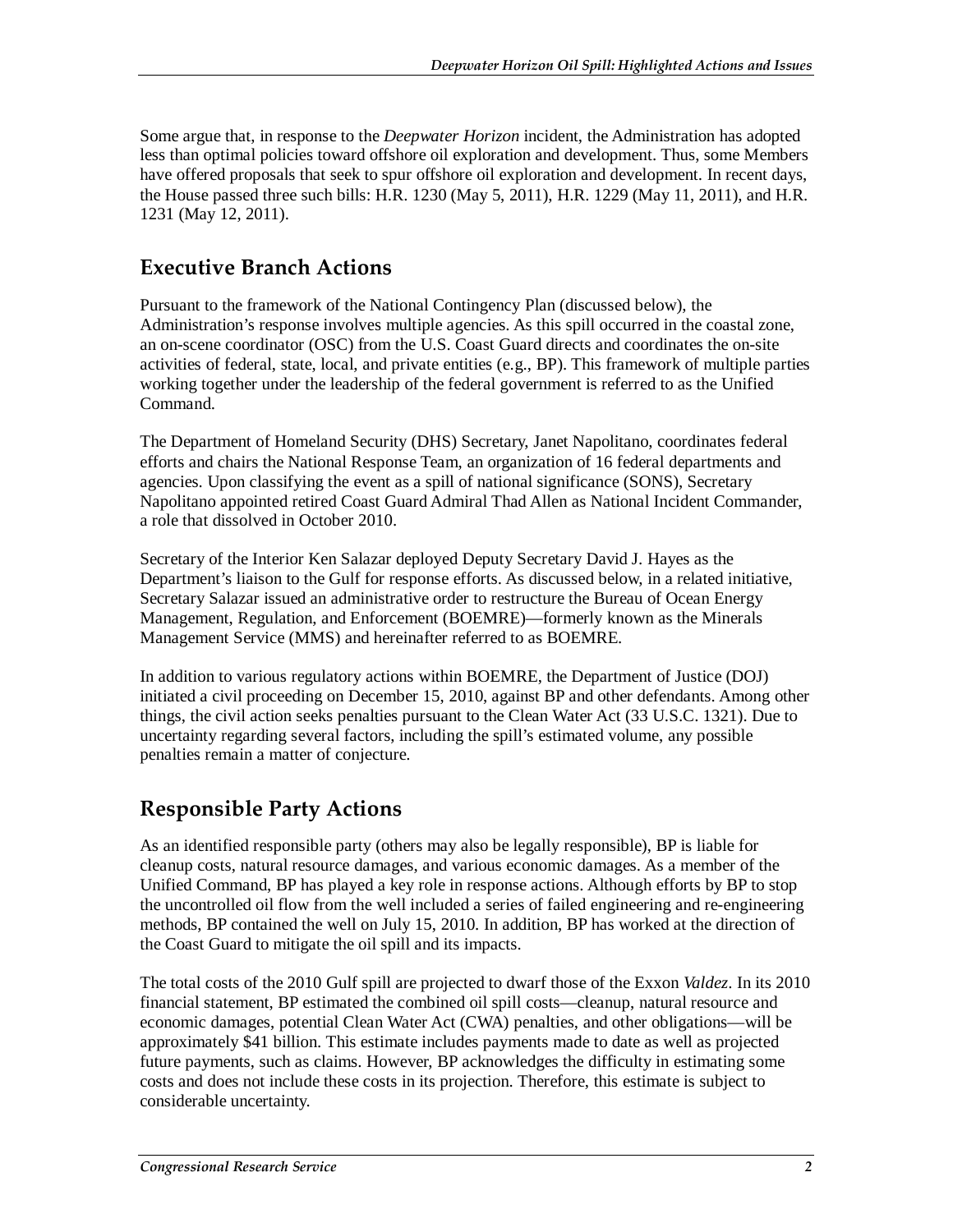## **Issues Raised by the Gulf Spill**

This section briefly highlights some of the issues raised in response to the *Deepwater Horizon* oil spill, many of which were not resolved during the  $111<sup>th</sup>$  Congress. Issues raised by the spill include scrutiny of the regulatory regime for outer continental shelf (OCS) exploration and development activities; concerns about liability and compensation; the technological challenge of some deepwater activity; and other matters related to response activities.

#### **Statutory and Regulatory Framework**

During the height of the spill response, some observers raised concerns about who was in charge and under what statutory authority decisions were made. The Oil Pollution Act (OPA) and the Clean Water Act (CWA) are the primary federal statutes governing the federal response to oil spills. These laws provide the President with broad authority to direct or monitor all federal, state, local, and private activities in response to an oil spill.

The National Oil and Hazardous Substances Pollution Contingency Plan (NCP) contains the federal government's regulatory and operative requirements for responding to an oil spill (or hazardous substance release) into or on navigable waters and other specified locations. First developed through administrative processes in 1968, the NCP has been amended by subsequent laws, including the CWA and the OPA in 1990. Oil spill response actions required under the regulations of the NCP are binding and enforceable, per these enforcement authorities.

Stakeholders raised various issues during response operations, including (1) the relationship between the federal government and the responsible party and (2) confusion regarding the role of state and local governments during oil spill responses.

In the aftermath of the Gulf spill, the regulatory framework for outer continental shelf (OCS) activities continues to be subject to heightened scrutiny. OCS activities are primarily regulated by BOEMRE/MMS and the U.S. Coast Guard. The Coast Guard generally oversees the systems and worker safety at the platform (or surface) level of mobile offshore drilling units (MODUs) such as the *Deepwater Horizon*. The sub-platform (i.e., underwater or sea floor) drilling systems are within the jurisdiction of BOEMRE.

Prior to the 2010 Gulf spill, Members of Congress had focused on addressing a range of potential concerns at BOEMRE/MMS, including mismanagement, ethical shortcomings, mission conflicts, and, in some instances, agency capture by its regulated industry. These concerns have increased since the Gulf incident. To address them, on May 19, 2010, Interior Secretary Salazar issued an administrative order dividing MMS into three new offices, to separate three of the agency's functions: enforcement, energy development, and revenue collection. The Secretary issued the MMS name change one month after the reorganization order.

#### **Prevention and Containment Technology for Deepwater Oil Spills**

After observing recent operations in the Gulf, many have questioned the ability of industry and the federal government to prevent or respond to a significant blowout at substantial water depths. Although a blowout preventer (BOP) is designed as the last line of defense, and is built to include multiple backup mechanisms to stop an uncontrolled release, the Gulf incident demonstrated that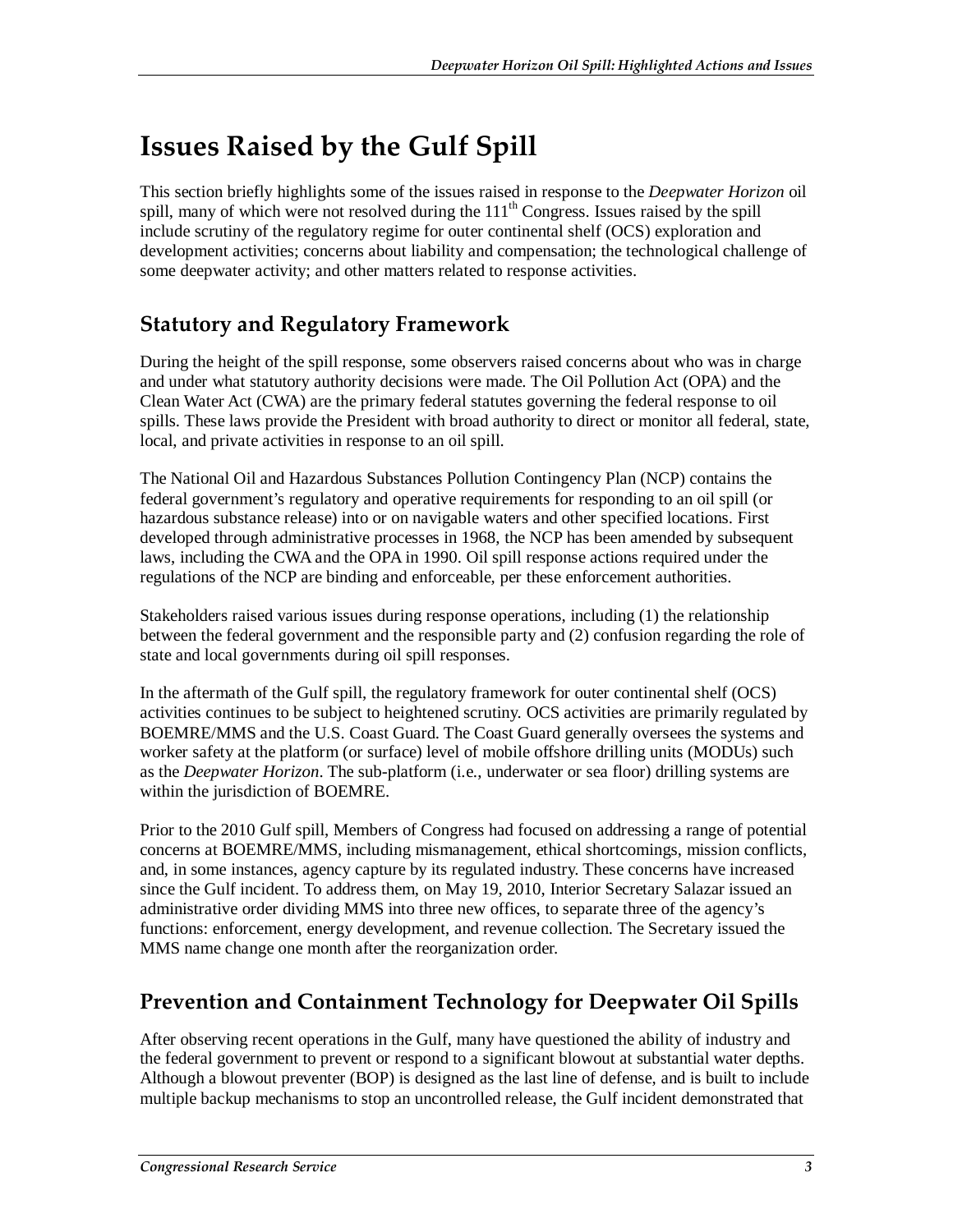BOPs are not failsafe. The Gulf response highlighted the technological challenges involved with containing an oil release 5,000 feet below the ocean surface. At these depths, equipment must be controlled by operators thousands of feet above and be able to withstand high pressures and low temperatures, which pose multiple engineering challenges. For example, when BP first attempted to intercept the oil and gas and divert it to the surface, solid methane hydrates formed and clogged the equipment intended to divert oil to the surface.

#### **Relief Wells**

The Administration and some Members of Congress expressed interest in establishing a policy for relief wells. A relief well is drilled to intersect a well that has suffered a blowout and its construction is similar to an exploratory well. As the Gulf incident has demonstrated, deep relief wells can take months to reach their target. Drilling a relief well concurrently with drilling an exploration or development well would likely shorten the time between a blowout and when a leak is plugged. However, requiring a concurrent relief well is not a risk-free proposal: a possibility would exist for a blowout from the relief well itself; and a concurrent well would significantly increase costs and affect project schedules.

#### **Dispersants**

Dispersants are chemical agents that enhance the breakup of oil into small oil droplets that mix with the water column. Federal responders have allowed for the use of approximately 1.8 million gallons of dispersants in the Gulf. While dispersants have proven effective in breaking up the oil on the surface, questions remain about the fate of the dispersed oil and the chemical dispersants and their short- and long-term environmental impacts.

#### **Liability and Compensation Framework**

The Gulf spill placed a spotlight on the liability and compensation framework established by OPA in 1990. With some exceptions (whose applicability in the *Deepwater Horizon* incident has not been determined), the liability of a party responsible for an oil spill is limited. For example, the lease or permit holder of an offshore facility (e.g., BP) is liable for all removal (i.e., cleanup) costs, but liability for other damages/costs is capped at \$75 million. If a party's liability limit is met (and the party denies claims above its limit), claims for compensation may be awarded up to a per-incident cap of \$1 billion through the Oil Spill Liability Trust Fund, which is managed by the Coast Guard.

BP has awarded claims exceeding its (conditional) liability limit. The Obama Administration and BP jointly announced on June 16, 2010, the creation of the Gulf Coast Claims Facility (GCCF), an independent claims facility administered by Kenneth Feinberg, to process claims for individuals and businesses. BP continues to finance the GCCF with incremental payments, which will eventually total \$20 billion. Although the GCCF has awarded over \$4 billion (as of May 2, 2011), it has received considerable attention, with some raising questions about its effectiveness in compensating injured parties.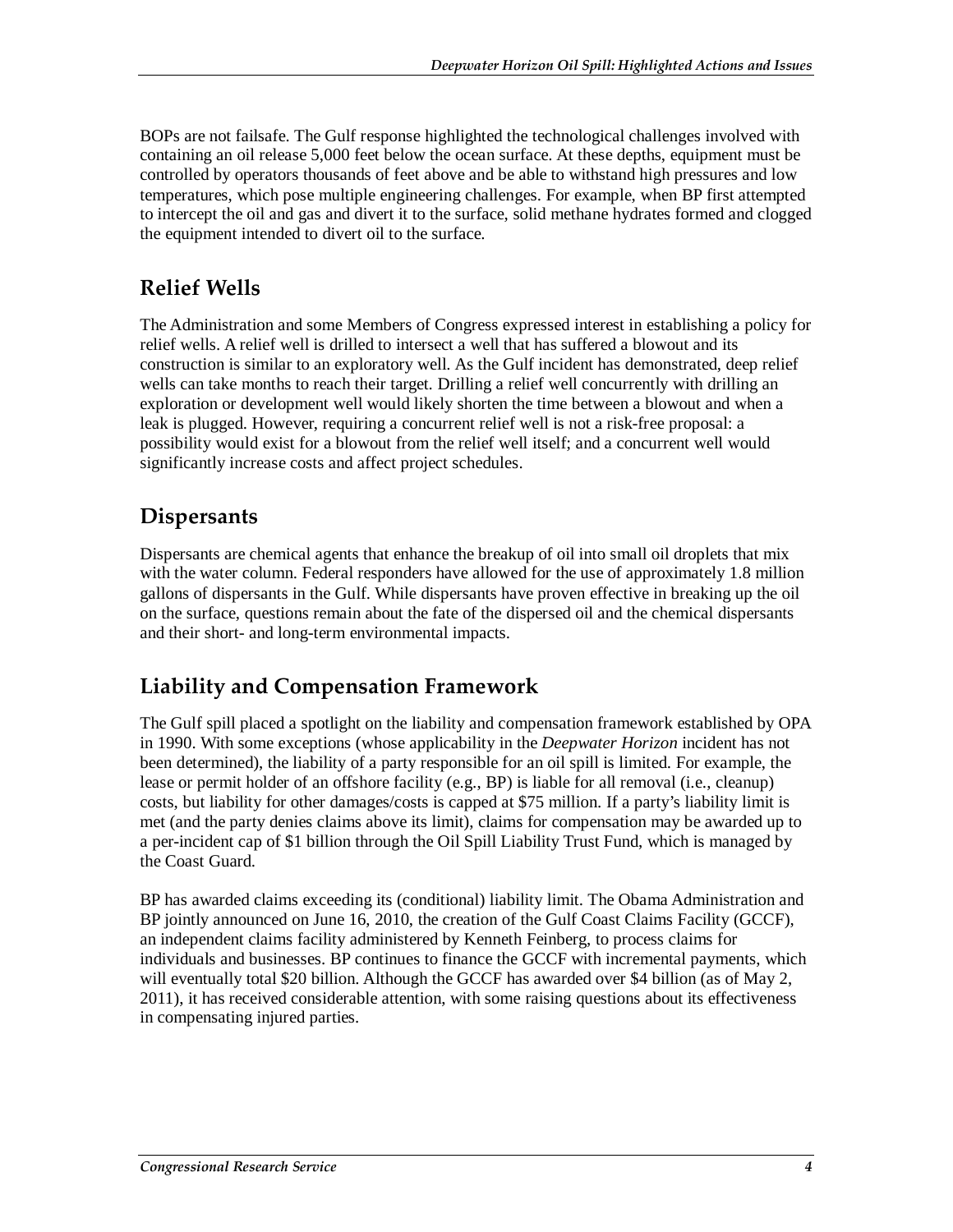## **Factors Influencing Future Congressional Action**

Several factors may influence future congressional action regarding the 2010 Gulf incident. These are discussed below.

### **Conditions in the Gulf**

The perceived state of conditions in the Gulf will likely be as influential as the actual conditions, which may be difficult to conclusively assess and which will change over time. Extensive data were collected during the spill. Peer review reports (which are generally published many months after data collection) and other assessments of these data may spur legislative activity, depending on the conclusions drawn in and from these reports.

On November 23, 2010, the federal government released a peer-reviewed publication that provided an oil budget estimate (i.e., an estimate of what happened to the oil). At the time of these calculations, a substantial portion of the oil had been effectively removed from the Gulf environment through human interaction. However, a greater portion remained, in some form, in the Gulf. It is unknown what then happened to the oil that remained in the Gulf.

It is debatable whether the fate of the remaining oil will ever be established conclusively. Multiple challenges hinder this objective, and as time progresses, determining the fate of the oil will likely become more difficult. Researchers are continuing to study various components of the Gulf. Some of these efforts may provide clues to the oil's fate.

A related issue is how one defines the scope of the oil spill cleanup and restoration. For example, should the objective be to return the Gulf to pre-spill conditions or to attempt a more comprehensive restoration of the region? These different perspectives may influence policymakers.

### **Independent Inquiries**

Several investigations and commissions—both federal and private—have been initiated to examine issues surrounding the *Deepwater Horizon* incident. For example, the National Commission on the BP Deepwater Horizon Oil Spill and Offshore Drilling was established by the President on May 22, 2010, to investigate root causes of the accident and to provide recommendations. The commission submitted its final report to the President on January 12, 2011. Findings and recommendations from this body and others may influence future congressional action.

In addition, BOEMRE and the U.S. Coast Guard convened a Joint Investigation with the purpose to develop conclusions and recommendations as they relate to the Deepwater Horizon incident. The final report is scheduled for July 27, 2011.

### **Judicial Activity**

Measures taken by the government and the private sector after a major accident sometimes involve the judicial system. The outcome of judicial proceedings can influence the actions of the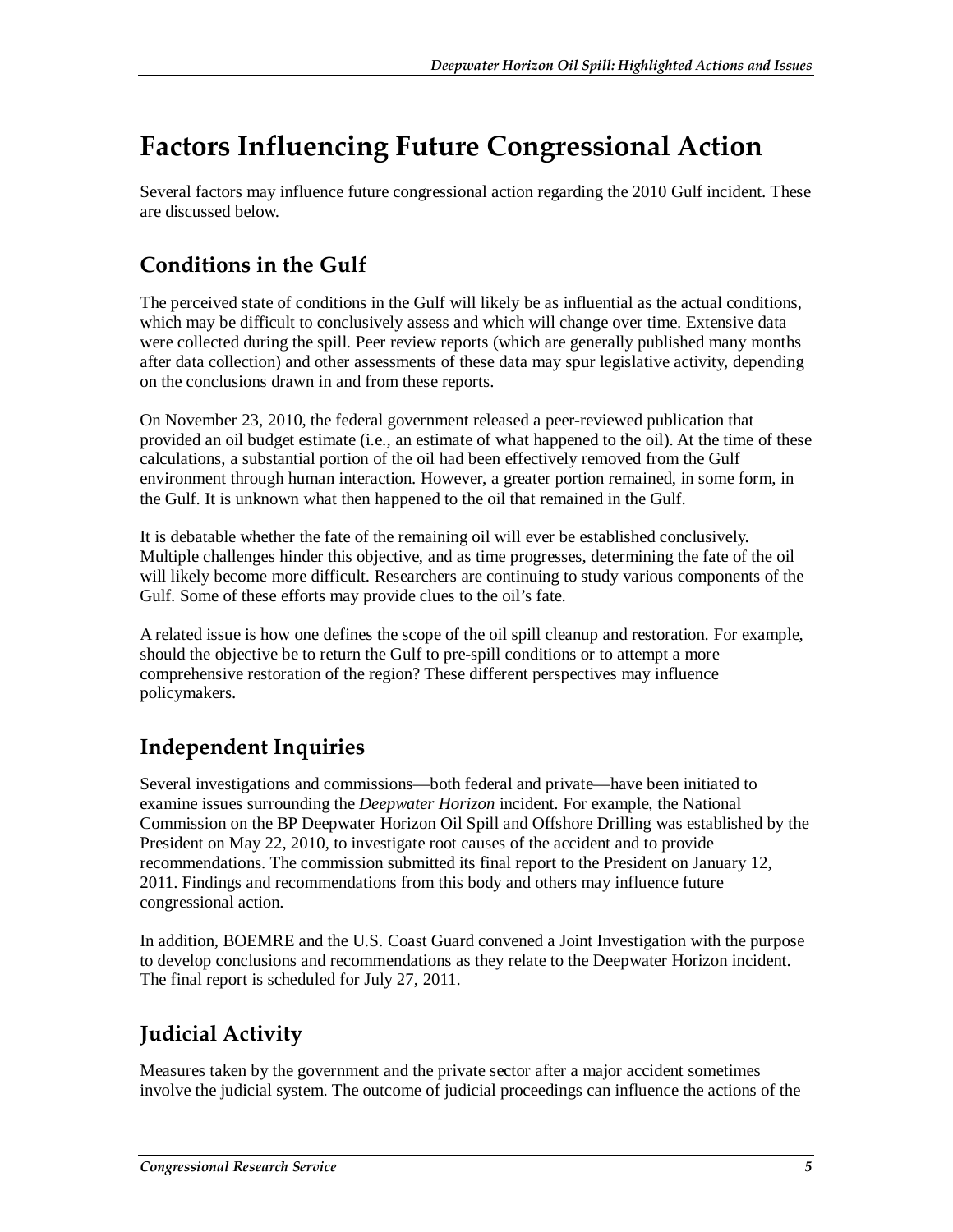executive branch or of Congress. There are several active judicial proceedings in federal and state courts related to oil and gas activity in the Gulf region; some of these deal with the Deepwater Horizon incident and its direct and indirect impacts. It is unclear how this judicial activity may affect federal OCS permitting, oil spill damage assessments and other matters related to oversight of oil and natural gas leasing in the Gulf of Mexico.

One example of a judicial proceeding that may influence policymakers is a U.S. Department of Justice (DOJ) civil proceeding initiated on December 15, 2010, against BP and other defendants related to the Deepwater Horizon incident. In this matter DOJ charges BP and others with violations related to federal safety and operation requirements at the Deepwater Horizon drilling site. DOJ seeks to recover removal costs, economic costs, environmental damages and civil penalties pursuant to both Oil Pollution Act and the Clean Water Act.

#### **Further Research1**

An accident or natural disaster of national interest poses immediate demands for research, data, and statistics. In the case of the *Deepwater Horizon* incident, data on deepwater activities and vicinities are generally not viewed as robust, and some question the adequacy and objectivity of data immediately available for congressional hearings and other deliberations. Most observers anticipate that further research on these matters will be a useful tool for policymakers. The availability of data about federally regulated offshore activities, particularly in deepwater areas, seems to be a factor that would influence future congressional action.

### **CRS Reports for Further Reading**

CRS Report R41262, *Deepwater Horizon Oil Spill: Selected Issues for Congress*, coordinated by Curry L. Hagerty and Jonathan L. Ramseur.

CRS Report R41679, *Liability and Compensation Issues Raised by the 2010 Gulf Oil Spill*, by Jonathan L. Ramseur.

CRS Report RL33705, *Oil Spills in U.S. Coastal Waters: Background and Governance*, by Jonathan L. Ramseur.

CRS Report R41531, *Deepwater Horizon Oil Spill: The Fate of the Oil*, by Jonathan L. Ramseur.

CRS Report R41684, *Oil Spill Legislation in the 112th Congress*, by Jonathan L. Ramseur.

CRS Report R41453, *Oil Spill Legislation in the 111th Congress*, by Jonathan L. Ramseur.

CRS Report R41485, *Reorganization of the Minerals Management Service in the Aftermath of the Deepwater Horizon Oil Spill*, by Henry B. Hogue.

-

<sup>&</sup>lt;sup>1</sup> Authors acknowledge the assistance of CRS Knowledge Services Group on topics related to data availability, data integrity, and other aspects of the scope of authoritative resources for *Deepwater Horizon* topics.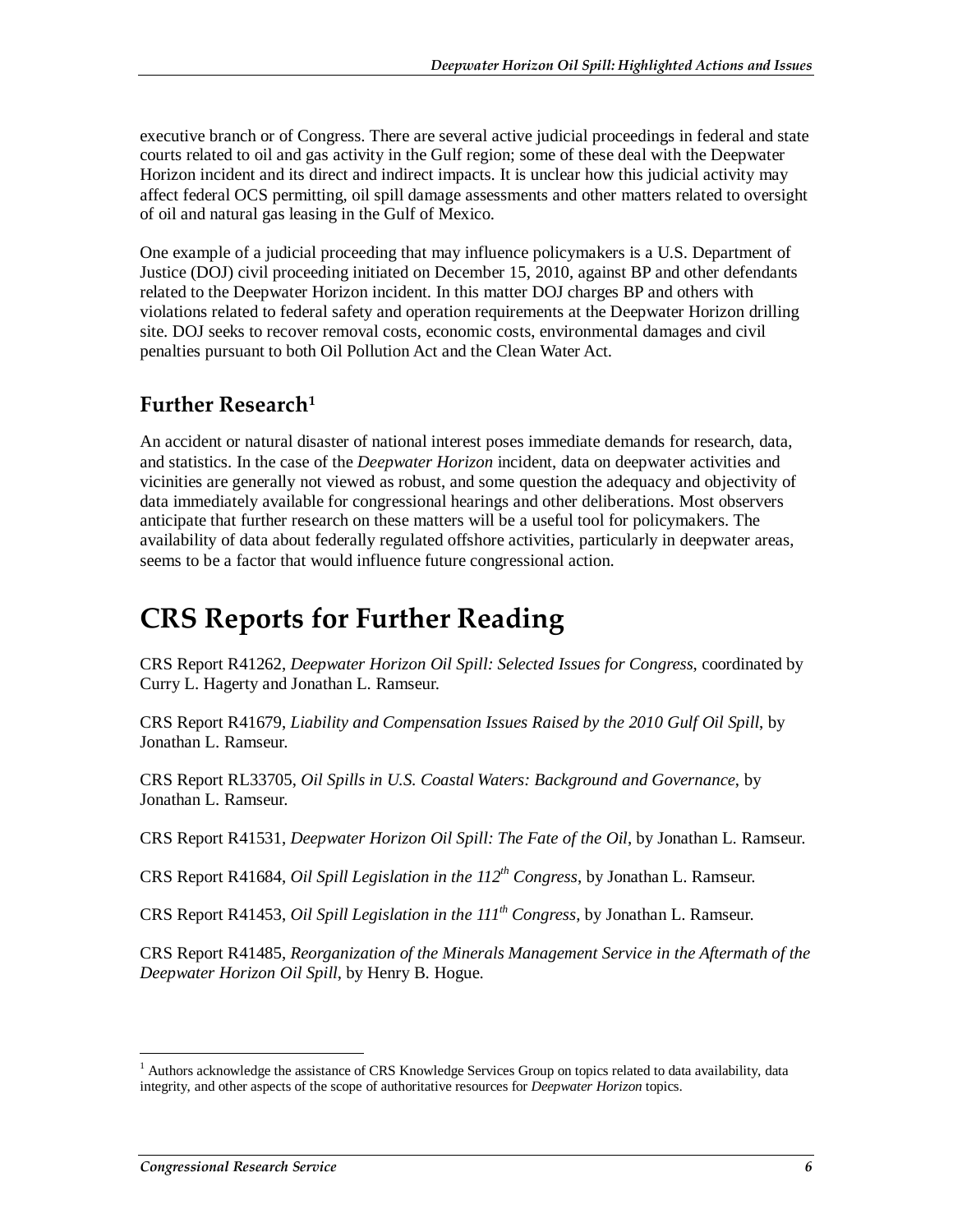CRS Report R41266, *Oil Pollution Act of 1990 (OPA): Liability of Responsible Parties*, by Robert Meltz.

CRS Report RL33404, *Offshore Oil and Gas Development: Legal Framework*, by Adam Vann.

CRS Report R41311, *The Deepwater Horizon Oil Spill: Coastal Wetland and Wildlife Impacts and Response*, by M. Lynne Corn and Claudia Copeland.

CRS Report R41370, *Federal Civil and Criminal Penalties Possibly Applicable to Parties Responsible for the Gulf of Mexico Oil Spill*, by Robert Meltz.

CRS Report R41320, *Deepwater Horizon Oil Spill Disaster: Risk, Recovery, and Insurance Implications*, by Rawle O. King.

CRS Report R41396, *The 2010 Oil Spill: Natural Resource Damage Assessment Under the Oil Pollution Act*, by Kristina Alexander.

CRS Report RS22022, *Disaster Unemployment Assistance (DUA)*, by Julie M. Whittaker and Alison M. Shelton.

CRS Report R41323, *Tax Issues and the Gulf of Mexico Oil Spill: Legal Analysis of Payments and Tax Relief Policy Options*, by Molly F. Sherlock, Erika K. Lunder, and Edward C. Liu.

CRS Report RL34209, *Commercial Fishery Disaster Assistance*, by Harold F. Upton.

CRS Report R41308, *The 2010 Oil Spill: Criminal Liability Under Wildlife Laws*, by Kristina Alexander.

CRS Report R41265, *The 2010 Oil Spill: MMS/BOEMRE and NEPA*, by Kristina Alexander.

CRS Report R41234, *Potential Stafford Act Declarations for the Gulf Coast Oil Spill: Issues for Congress*, by Francis X. McCarthy.

CRS Report R40645, *U.S. Offshore Oil and Gas Resources: Prospects and Processes*, by Marc Humphries, Robert Pirog, and Gene Whitney.

CRS Report R41522, *Cuba's Offshore Oil Development: Background and U.S. Policy Considerations*, by Neelesh Nerurkar and Mark P. Sullivan.

CRS Report RS22990, *Gas Hydrates: Resource and Hazard*, by Peter Folger.

CRS Report R41132, *Outer Continental Shelf Moratoria on Oil and Gas Development*, by Curry L. Hagerty.

CRS Report RS22145, *Environmental Activities of the U.S. Coast Guard*, by Jonathan L. Ramseur.

CRS Report R41365, *Tax Deductible Expenses: The BP Case*, by Molly F. Sherlock.